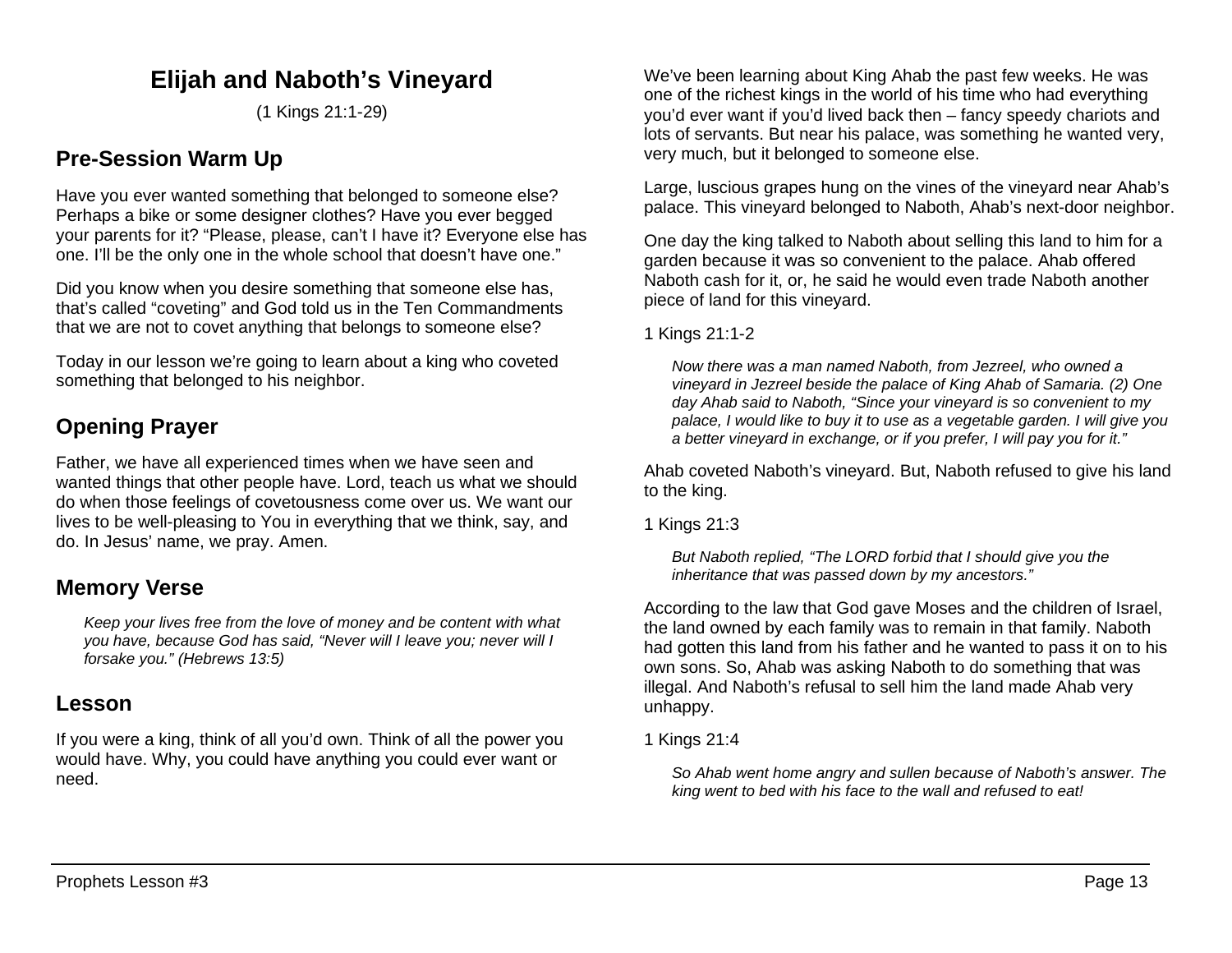Ahab pouted. He couldn't have what he wanted. Have you ever acted like that when you couldn't have what you wanted? God says that it is sinful when you act like that. Do you know what God says about sin? The Bible tells us in Ezekiel 18:4 that "the soul that sins shall surely die." But Ahab didn't think it made any difference how he acted. He thought he could get away with anything.

Greedy Ahab had plenty of land already, but he wanted Naboth's, too. And he refused to be content without it. As a child of God, are you content? Are you satisfied with the things you have or do you want some of the things your friends have?

Have you ever spent time day dreaming about the things you don't have, imagining in your mind what it would be like to have it? Then, watch out! You are coveting in your heart.

Here's how coveting starts:

- **First, you start to believe that you deserve that thing you** desire so much.
- **Then, you start to think that it's not fair that you don't have it.**
- Third, you think you'll never be happy until you get it. Before you know it, you want it so badly that you would do whatever it takes to get it.

People have different ways of trying to get what they want.

- Some kids whine "My sister always gets what she wants. I never get what I want."
- Some kids throw temper tantrums.
- Some people even go so far as to steal that thing they want so much.

God wants us to be satisfied with what we have. (Review the Memory Verse.) Don't be constantly wanting things that you can't or shouldn't have. Be content with what God has given you.

If King Ahab had been content with what God had given him, he wouldn't have pouted when he couldn't get Naboth's vineyard.

Ahab's wife, Jezebel, found her husband pouting.

1 Kings 21:5

*"What's the matter?" his wife Jezebel asked him. "What's made you so upset that you're not eating?"* 

When the king explained to her that it was because Naboth wouldn't sell him that beautiful vineyard, Jezebel wanted to cheer Ahab by getting him Naboth's vineyard. So, she came up with a plan to get it for him.

1 Kings 21:8-10

*So, she wrote letters in Ahab's name, sealed them with his seal, and sent them to the elders and other leaders of the town where Naboth lived. In her letters she commanded: "Call the citizens together for a time of fasting, and give Naboth a place of honor. And then seat two scoundrels across from him who will accuse him of cursing God and the king. Then take him out and stone him to death."* 

Jezebel arranged to have Naboth falsely accused of cursing God and the king. The penalty for cursing the king was death.

So, the men of his city followed the queen's instructions. They called the meeting and put Naboth on trial. Then two scoundrels accused him of cursing God and the king. Then he was dragged outside the city and stoned to death.

Naboth could have disobeyed God and sold Ahab the vineyard he wanted so badly, but he didn't. How sad, he died and he didn't do anything wrong. Who does that remind you of?

God, the Son, the Lord Jesus, died for all the sins of the world and He never, ever sinned. He died for something He didn't do – Jesus died for what you and I did! He took our punishment for sin, the wrong things you and I think, say and do. Jesus didn't have to die for you.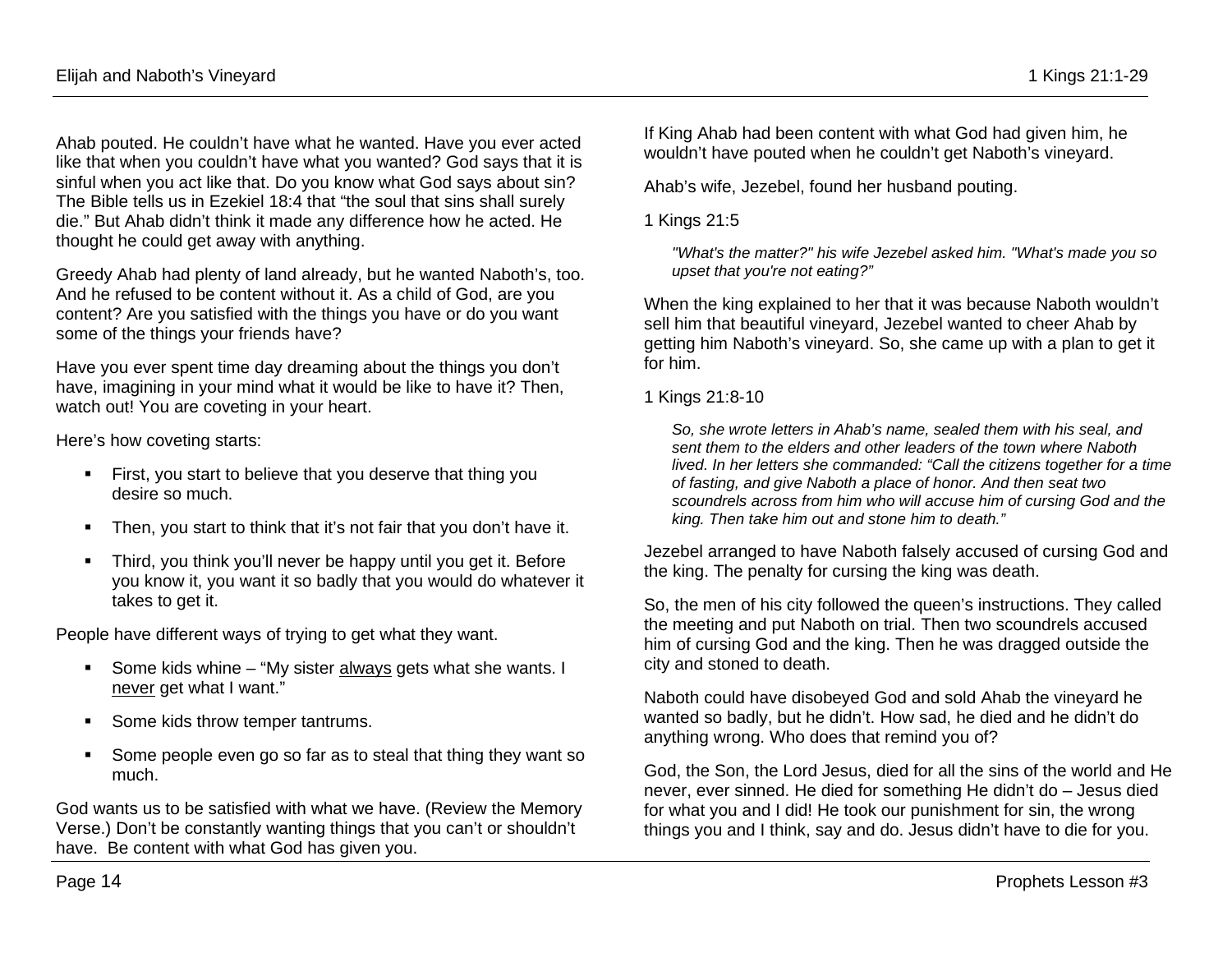And Naboth didn't have to die either, but he was obedient to God and is now in heaven.

When King Ahab heard that Naboth was dead, he took over the vineyard. Ahab and Jezebel thought they got away with it.

#### 1 Kings 21:16

*So Ahab immediately went down to the vineyard of Naboth to claim it*

God wanted Ahab to know that what he and Jezebel had done was wrong. So, he sent Elijah the prophet with another message.

#### 1 Kings 21:17-18

*But the LORD said to Elijah, "Go down to meet King Ahab of Israel, who rules in Samaria. He will be at Naboth's vineyard in Jezreel, claiming it for himself.* 

God saw Ahab in Naboth's vineyard! God knew all the time exactly what was happening. Nothing is a surprise to Him. God is everywhere and knows everything that is happening. He sees everything that goes on. He is all–knowing! He saw what Ahab and Jezebel did to poor Naboth! And, God knows all that goes on in your heart and mind, too. He knows everything you do, even when you are naughty.

Ahab thought he could do anything he wanted and no one would know what happened. What began with an attitude of discontentment, led to the cruel murder of an innocent man.

When you want something that you can't or shouldn't have, how can you keep from letting that *want* control your actions?

- First, when your *mind* begins to imagine what it would be like to have whatever you are desiring, think about all the things you already have and thank God for them (Ephesians 5:20).
- Second, when your *heart* begins to believe Satan's lies (that is, you start to say to yourself, "I deserve it; it's not fair I don't have it; I can't be happy until I get it; I can't live without it), then remember our Memory Verse for this week; say it to yourself.

**Third, show kindness to those who have what you want: say,** for instance, "That's a really neat bike. You made a good choice." Or, "I hope you enjoy your computer and learn a lot as you use it."

Where does contentment come from? From inside you – from knowing God is with you and from believing His promise to give you all you need. If you are God's child, be content with what God has given you. Ahab's refusal to be content had led him and Jezebel to murder. So, God sent Elijah with a message from him.

#### 1 Kings 21:20

*So, my enemy, you have found me!" Ahab exclaimed to Elijah. "Yes," Elijah answered, "I have come because you have sold yourself to what is evil in the LORD's sight.*

Then Elijah tells Ahab that he had come to place God's curse upon him. He told him that the Lord was going to bring great harm to him.

1 Kings 21:21

*So now the LORD says, 'I will bring disaster on you and consume you. I will destroy every one of your male descendants, slave and free alike, anywhere in Israel!*

#### 1 Kings 21:25

*(No one else so completely sold himself to what was evil in the LORD's sight as Ahab did under the influence of his wife Jezebel.*

You need to be content with what you have, not greedy like King Ahab was. Here he was, the king; he had everything, yet he wanted that vineyard.

If you and I are not content with what we have; if we see things that other people have and want them for ourselves, it may lead us to do things that displease God, just like Ahab did. When those feelings of covetousness come over us, we need to stop and thank God for what we already have. Instead of envying other people for what they have,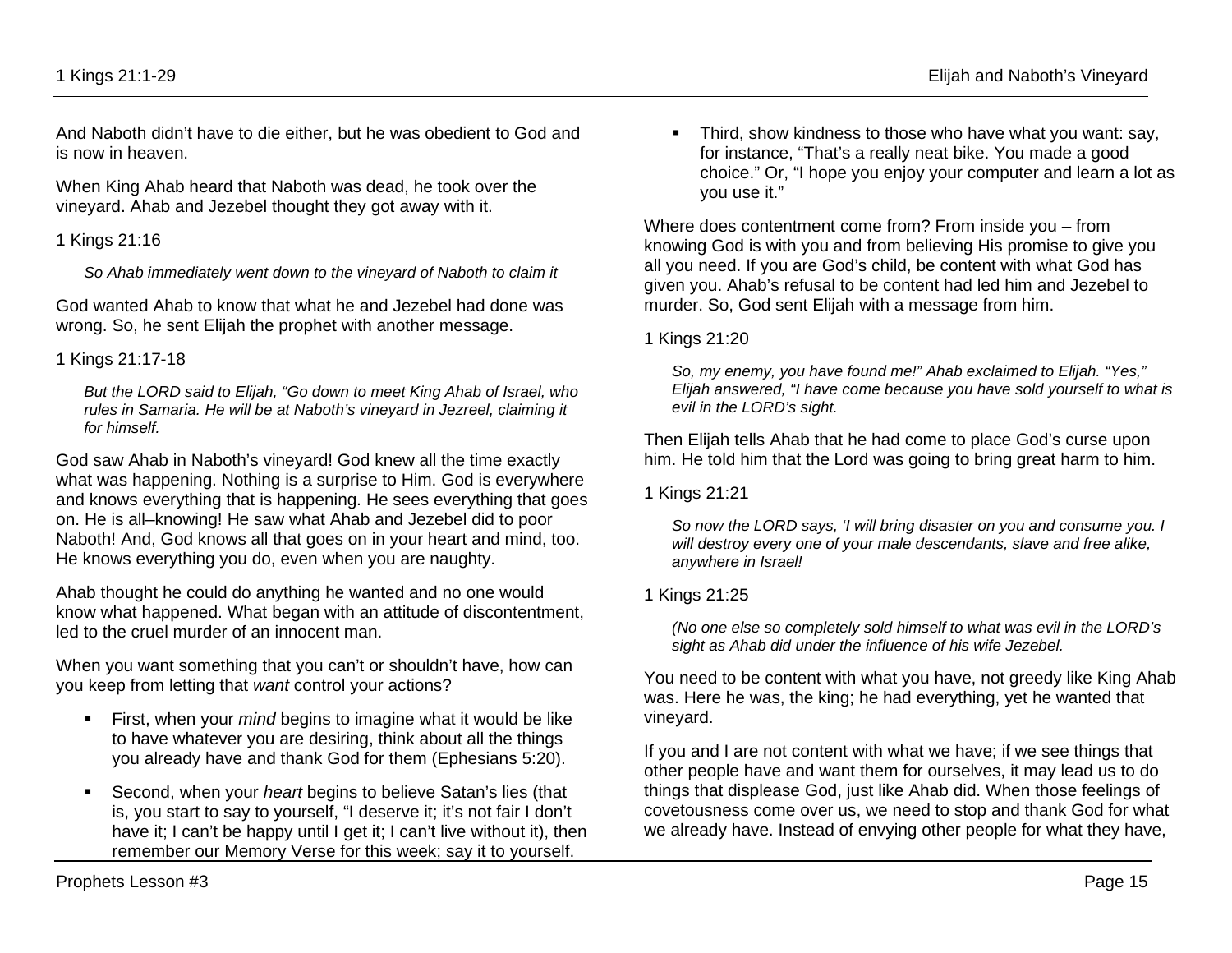instead of hating others for having things you want, show kindness to them; be happy for them.

If you haven't yet believed in the Lord Jesus as your Savior, you don't have the Holy Spirit living in you to help you be content. If you want to ask Jesus to be your Lord, come talk to me privately after class.

Let's pray and ask God to help us be content with the things He has given us.

# **Closing Prayer**

Father, discontentment is a sin. It's like saying that what You have given us isn't good enough. Forgive us for coveting things that other people have and help us to be content. Thank You for all the wonderful things that you have given us. Help us to always have a thankful and contented heart. In Jesus' name, we pray. Amen.

# **Learning Activities**

## **Craft Corner**

On a piece of construction paper, write today's Memory Verse. Have children use magazine pictures to make a collage of the things for which they are thankful. (Or, use the pattern provided at the end of this lesson.)

## **Game Center**

**Question Marks** — Make a large question mark pattern using the sketch provided. Cut out a question mark shape for each question. For a correctly answered review question, the child may choose a question mark. On the back of the question mark, have written "Zonk," "Sorry," "Try again," "Winner," or "Bull's Eye." Award a small prize or candy for "Winner" and a larger one for "Bull's Eye." Or, you could have point values on the backs of the question marks.



- Or, Use the following questions in a game of your choice:
- 1. What did King Ahab covet? (His neighbor's vineyard.)
- 2. What was it about this vineyard that King Ahab liked so much? (It had large luscious grapes hanging on the vines and it was conveniently located right near his palace.)